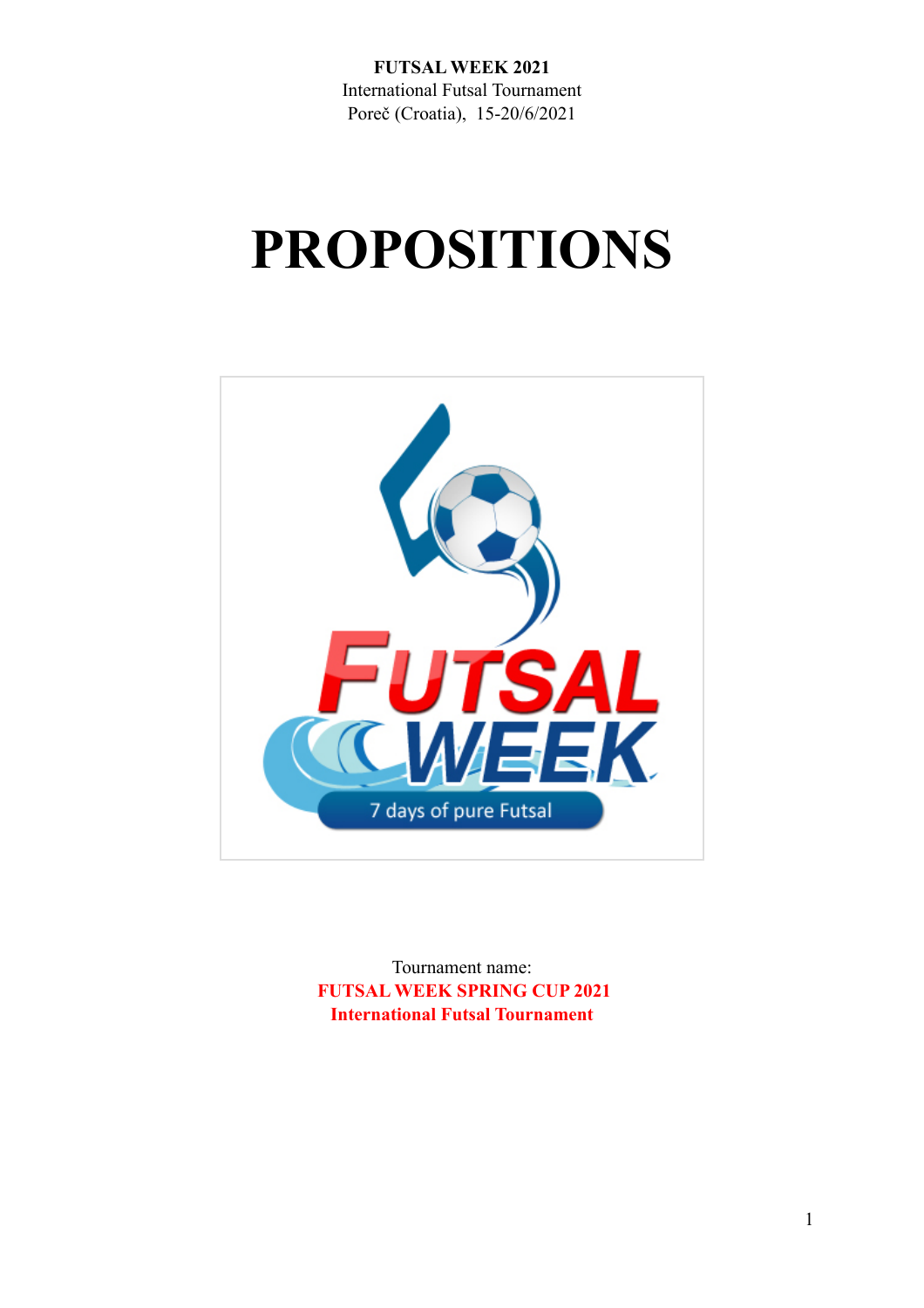#### **FUTSAL WEEK 2021**

International Futsal Tournament Poreč (Croatia), 15-20/6/2021

#### **1. Tournament organizer**

MNK JEZERA, Obala Sv. Ivana 1., Jezera, Croatia and it's Director Mr. MARKO ŠIMURINA.

#### **2. Data and location of the tournament**

Tournament will be played from 15-20/6/2021 in POREČ, Croatia. Venue for the Tournament is Finida hall, POREČ, CROATIA.

#### **3. Team's**

Following teams will be playing at the tournament:

|                     | <b>TEAM</b>                            |  |  |
|---------------------|----------------------------------------|--|--|
| 1                   | <b>CROATIA National Futsal Team</b>    |  |  |
| $\overline{2}$      | <b>BIH National Futsal Team</b>        |  |  |
| 3                   | <b>MONTENEGRO National Futsal Team</b> |  |  |
| $\overline{\bf{4}}$ | <b>UKRAINE National Futsal Team</b>    |  |  |
| 5                   | <b>FRANCE National Futsal Team</b>     |  |  |
| 6                   | <b>SERBIAN National Futsal Team</b>    |  |  |
| 7                   | <b>SPAIN National Futsal Team</b>      |  |  |
| 8                   | <b>POLAND National Futsal Team</b>     |  |  |

#### **4. Regulations**

All matches are played in conformity with the current FIFA Futsal Laws of the Game and all teams will have to respect the principles of fair play defined in the UEFA Statutes.

# **5. Local Organizing Committee**

The host team will set up a Local Organizing Committee (LOC) which will be responsible for all tournament needs. The following people have been appointed for this role: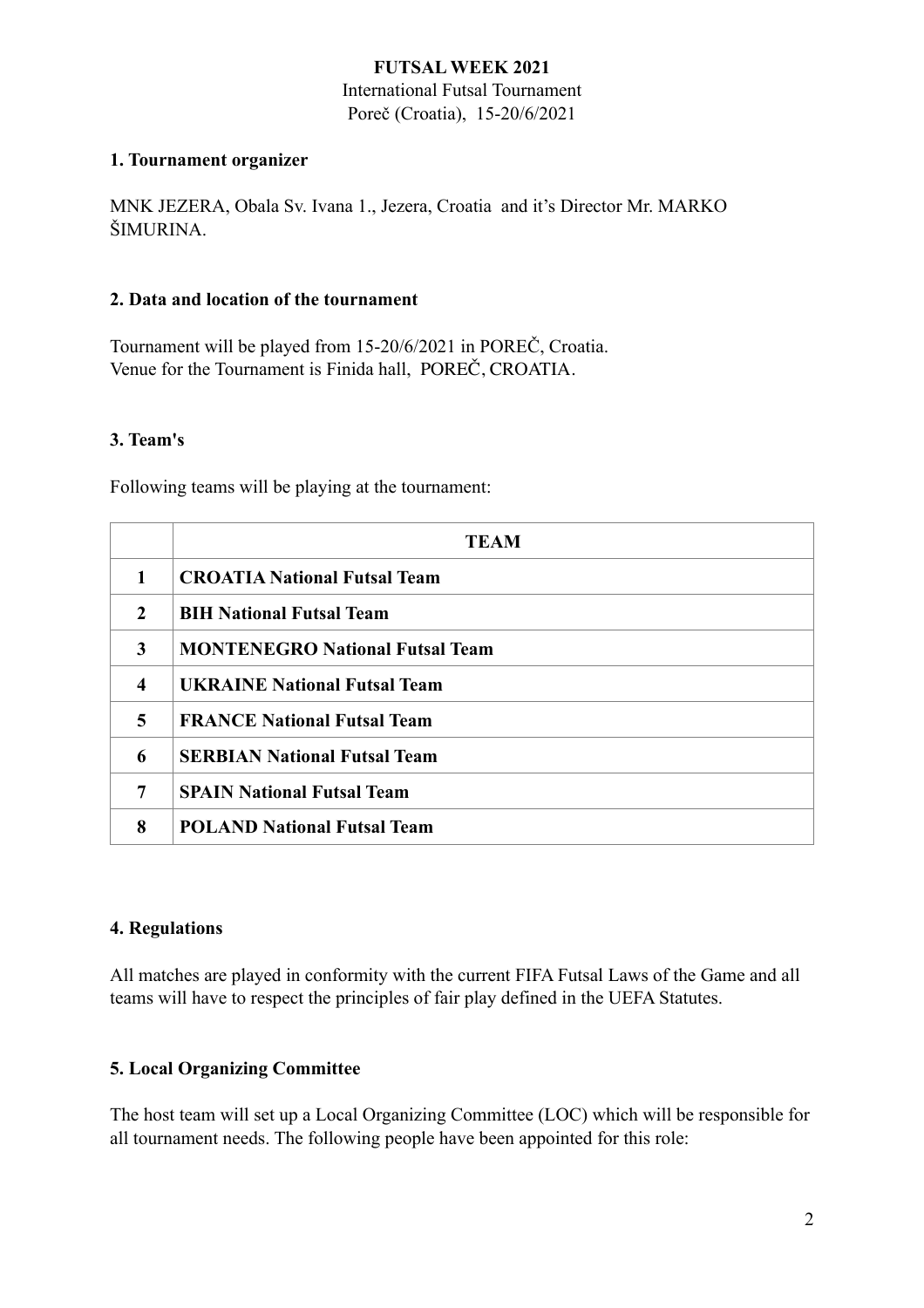# **FUTSAL WEEK 2021**

International Futsal Tournament Poreč (Croatia), 15-20/6/2021

| <b>Name</b>  | Surname         | <b>Function</b>       |
|--------------|-----------------|-----------------------|
| <b>MARKO</b> | <b>ŠIMURINA</b> | President             |
| <b>MIĆO</b>  | <b>MARTIC</b>   | <b>Vice President</b> |
| <b>TONI</b>  | <b>KRUNEŠ</b>   | Member                |

# **6. Match Delegate**

Any match will have a delegate which represents the LOC and will be responsible for all match organization.

All match delegates will make a Match Report. Match Report after the match will be signed by both club representatives and later delivered to the LOC.

#### **7. Referees**

For every game there will be FIFA futsal referees from Slovenia, France, Sweden, Ukraine, Serbia and Montenegro.

#### **8. Playing category**

U19 Men Team's.

# **9. Tournament schedule**

A draw has been conducted by the LOC ( Local Organizing Committee).

#### TOURNAMENT FIXTURE

| Date <sup>·</sup> | Beginning of the<br>match: | Place: | Team A - Team B    |
|-------------------|----------------------------|--------|--------------------|
| 15/06/2021        | 10:00 h                    | Poreč  | France-Serbia      |
| 15/06/2021        | 12:30 h                    | Poreč  | Spain-BiH          |
| 15/06/2021        | 15:30 h                    | Poreč  | Ukraina-Poland     |
| 15/06/2021        | 18:00 h                    | Poreč  | Croatia-Montenegro |
| 16/06/2021        | 10:00 h                    | Poreč  | BiH-Serbia         |
| 16/06/2021        | 12:30 h                    | Poreč  | Spain-France       |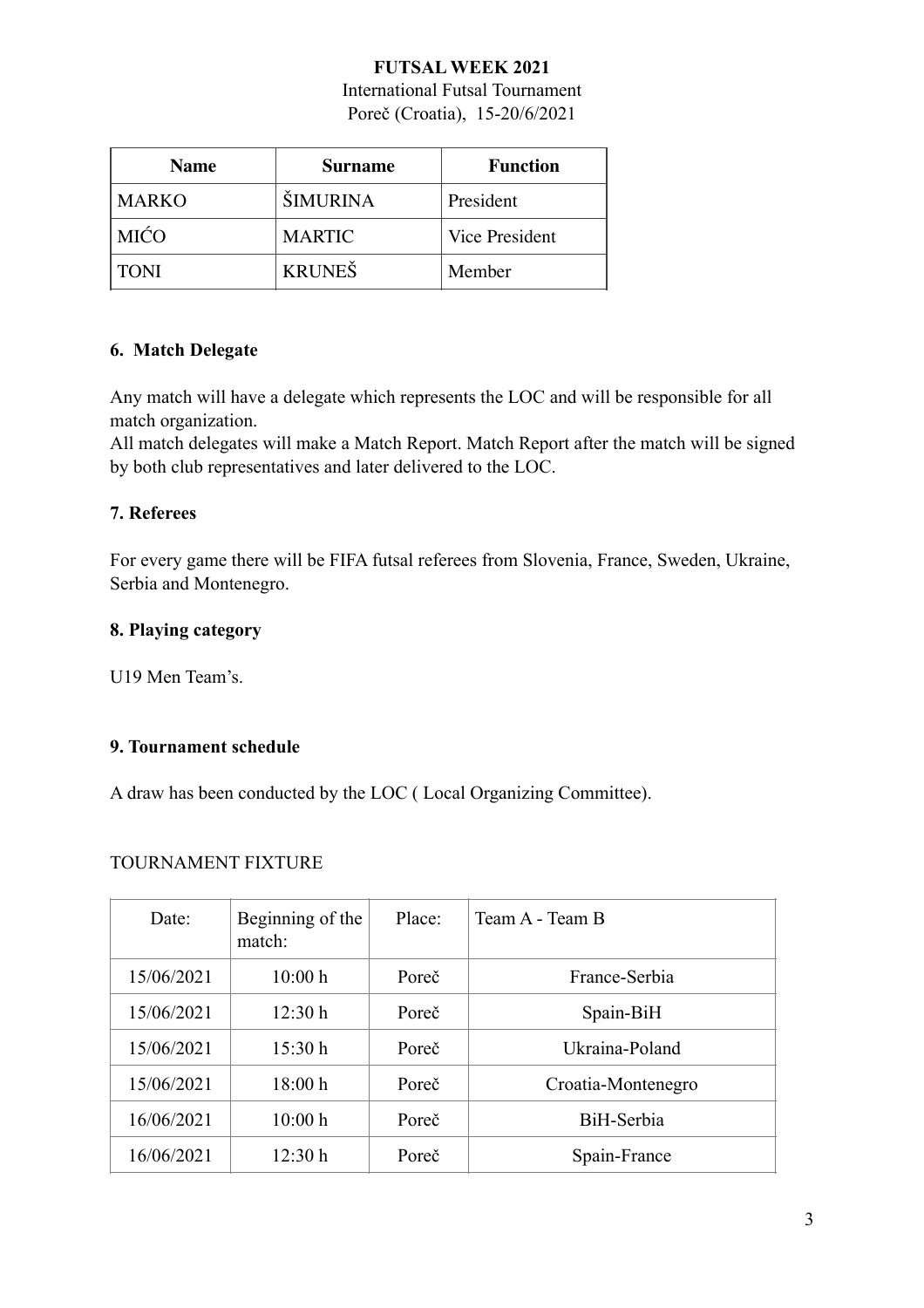# **FUTSAL WEEK 2021**  International Futsal Tournament Poreč (Croatia), 15-20/6/2021

| 16/06/2021 | 15:30 h | Poreč | Poland-Montenegro  |
|------------|---------|-------|--------------------|
| 16/06/2021 | 18:00 h | Poreč | Croatia-Ukraine    |
| 17/06/2021 | 10:00 h | Poreč | France-BiH         |
| 17/06/2021 | 12:30 h | Poreč | Serbia-Spain       |
| 17/06/2021 | 15:30 h | Poreč | Montenegro-Ukraine |
| 17/06/2021 | 18:00 h | Poreč | Poland-Croatia     |
| 19/06/2021 | 10:00 h | Poreč | $A3-B4$            |
| 19/06/2021 | 12:30 h | Poreč | $B3-A4$            |
| 19/06/2021 | 15:30 h | Poreč | $A1-B2$            |
| 19/06/2021 | 18:00 h | Poreč | $B1-A2$            |
| 20/06/2021 | 10:00 h | Poreč | finale 7/8         |
| 20/06/2021 | 12:30 h | Poreč | finale $5/6$       |
| 20/06/2021 | 15:30 h | Poreč | finale $3/4$       |
| 20/06/2021 | 18:00 h | Poreč | finale $1/2$       |
|            |         |       |                    |

Each team plays each of the others teams using a league system (3 points win, 1 point draw, 0 point defeat).

If, on completion of the Tournament, two or more teams are equal on points, their positions within the Standing will be established according to the following criteria in the order given:

- a) number of points obtained in the matches between the teams in question;
- b) goal difference resulting from the matches between the teams in question;
- c) number of goals scored in all matches;
- d) fair-play standing
- e) draw

#### **10. Kit Regulations**

In addition to the first-choice kit, each team must have a second-choice kit (shirt, socks and shorts) which must be noticeably different in contrast and colors from the first choice-kit. This second-choice kit must be taken to every match.

Any player should play all matches of the tournament with the same shirt number, no matter which color shirts the team use.